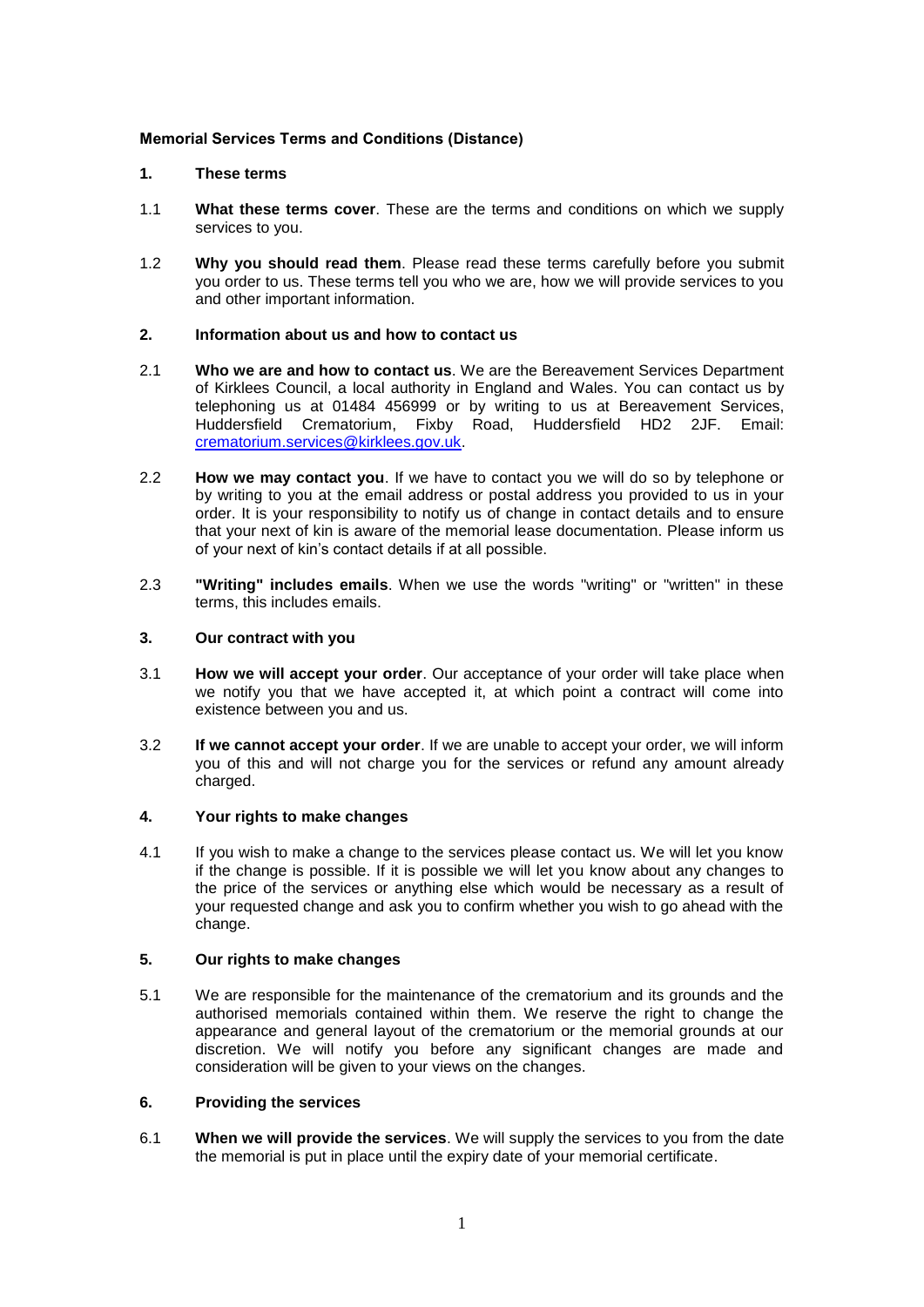- 6.2 **We are not responsible for delays outside our control**. If our performance of the services is affected by an event outside our control then we will contact you as soon as possible to let you know and we will take steps to minimise the effect of the delay. Provided we do this we will not be liable for delays caused by the event but if there is a risk of substantial delay you may contact us to end the contract and receive a refund for any services you have paid for but not received.
- 6.3 **Where we will provide the services**. We will provide the services at either Huddersfield Crematorium or Dewsbury Crematorium, as stated on your memorial certificate.
- 6.4 **Renewal of the services**. We will attempt to contact you approximately 8 weeks before the expiry date of your memorial. If you decide to renew your memorial the price of renewal will be based on our then current prices. Memorials will be removed after the date of expiry if you decide not to renew the memorial. Memorial plaques will be available for collection at the Crematorium for a maximum of 2 months after the date of expiry.

## **7. Memorials and maintenance**

- 7.1 **Right to refuse memorials**. We reserve the right to refuse any memorial that we deem to be unsuitable.
- 7.2 **Ownership of memorials**. Memorials will remain our property.
- 7.3 **Damage to memorials**. We cannot accept any responsibility for any damage to memorials unless the damage is caused by our negligence. We will maintain them and replace them as we deem appropriate.
- 7.4 **Placement of memorials**. Memorials must not be moved from the position identified at the time your order is confirmed. We may move memorials for maintenance purposes or in accordance with clause 5.
- 7.5 **Maintenance**. We are responsible for the maintenance of the crematorium and its grounds and the authorised memorials contained within them. However, we rely on feedback to inform us if a particular memorial requires maintenance. Please let us know if a memorial requires attention. Roses and trees will be trimmed and maintained by us as required and planted memorials will be replaced with a suitable alternative as required at our discretion.
- 7.6 **Errors on memorials**. We will correct any errors or omissions on memorial inscriptions free of charge. We will not be responsible for errors made by you when the order is made and we may charge an additional fee to correct such errors.
- 7.7 **Other items**. In relation to other items that are not memorials covered by this contract:
	- (a) Fresh and artificial flowers, small pot plants and mementos can be placed adjacent to memorials. However, they must not be left in wrappers and will be removed and discarded as they show signs of deterioration at our discretion.
	- (b) Items on metal stakes, sticks or hooks can be placed only in the flower container provided and must not exceed 12 inches in height.
	- (c) Items made of glass or ceramic are not permitted for health and safety reasons and will be removed and disposed of.
	- (d) Placing or hanging items in rose trees or ornamental trees is not permitted.
	- (e) Planting or burying items within the Crematorium grounds is not permitted.
	- (f) We reserve the right to remove any memorial that is not purchased from us.
	- (g) Seasonal tributes such as Christmas wreaths may be placed near to memorials or in the Chapel of Remembrance. These will be removed from the crematorium grounds by the end of January.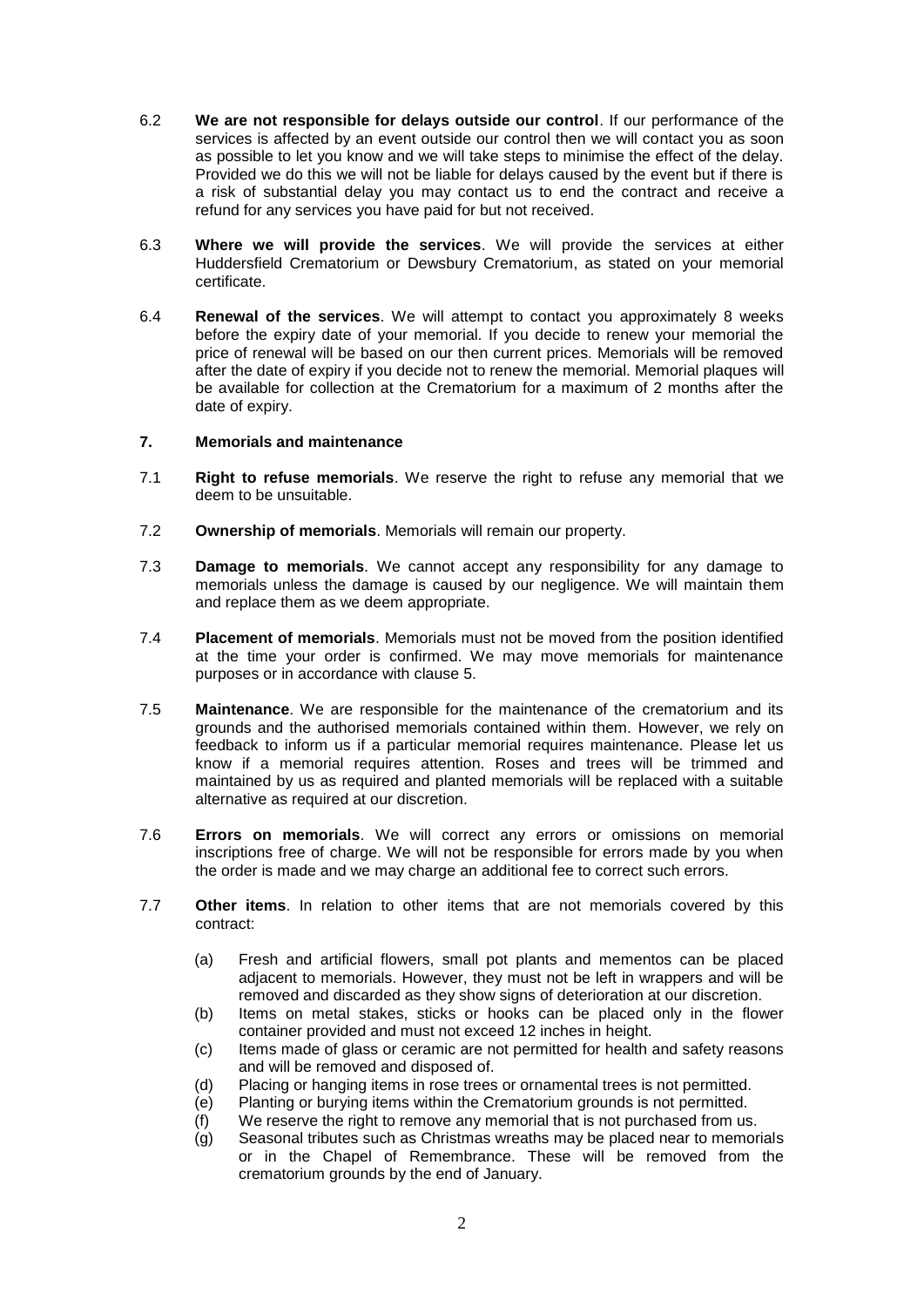(h) We do not accept any responsibility for any floral tributes, plants or other items left within the crematorium grounds.

# **8. Your right to cancel**

- 8.1 **Right to Cancel.** You have the right to cancel this contract within 14 days without giving any reason. The cancellation period will expire after 14 days from the day of the conclusion of the contract.
- 8.2 **Exercising the right to cancel.** You must notify us of your decision to cancel this contract by a clear statement at the contact details set out in clause 2.1. You may use the attached model cancellation form, but it is not obligatory. To meet the cancellation deadline, it is sufficient for you to send your communication concerning your exercise of the right to cancel before the cancellation period has expired.
- 8.3 **Effects of Cancellation.** If you cancel this contract, we will reimburse to you all payments received from you, including any delivery costs (except for the supplementary costs arising if you chose a type of delivery other than the least expensive type of standard delivery offered by us).
- 8.4 **Performance of services during your cancellation period**. If you have requested that we begin the performance of the services during the cancellation period, you shall pay us an amount which is in proportion to what has been performed until you communicated to us your wish to cancel, in comparison with the full coverage of the contract.

# **9. If there is a problem with the services**

- 9.1 **How to tell us about problems**. If you have any questions or complaints about the services, please contact us. You can contact us by telephoning us on 01484 456999 or by writing to us at Bereavement Services, Huddersfield Crematorium, Fixby Road, Huddersfield HD2 2JF. Email: [bereavement.services@kirklees.gov.uk](mailto:bereavement.services@kirklees.gov.uk) . .
- 9.2 **Our complaints procedure**. A copy of our complaints procedure can be found at [https://www.kirklees.gov.uk/beta/contact-the-council/complaints-procedure.aspx.](https://www.kirklees.gov.uk/beta/contact-the-council/complaints-procedure.aspx)

# **10. Price and payment**

- 10.1 **Where to find the price for the services**. The price of the services (which includes VAT) will be the price set out in our price list in force at the date of your order unless we have agreed another price in writing.
- 10.2 **When you must pay and how you must pay**. We accept payment by Debit and Credit card. You must pay for the services when you place your order. We will not begin to perform any services until we have received payment.

## **11. How we may use your personal information**

- 11.1 **How we will use your personal information**. We will use the personal information you provide to us to provide the services and to process your payment for such services.
- 11.2 **We will only give your personal information to third parties where the law either requires or allows us to do so**.

### **12. Other important terms**

12.1 **We may transfer this agreement to someone else**. We may transfer our rights and obligations under these terms to another organisation. We will always tell you in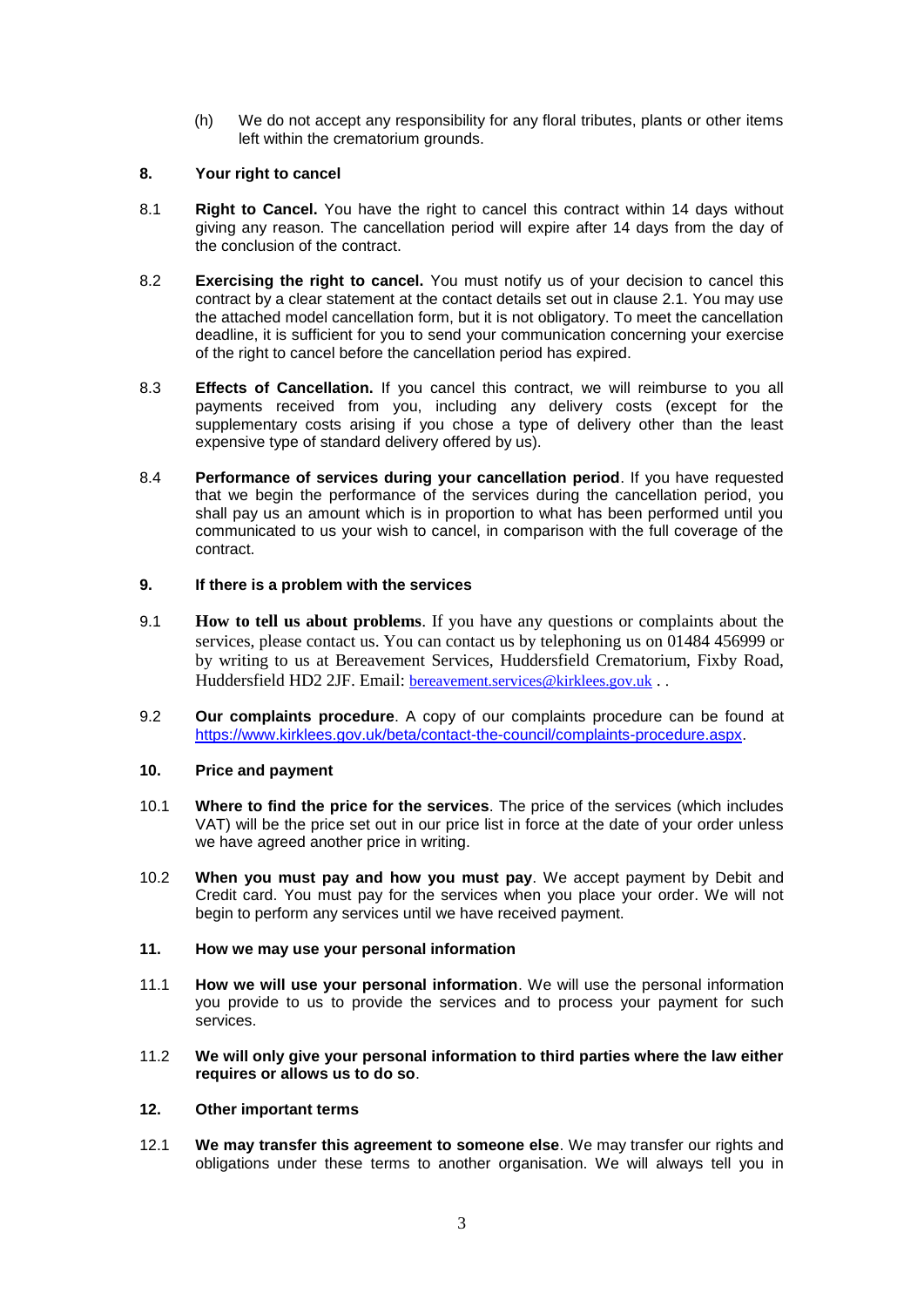writing if this happens and we will ensure that the transfer will not affect your rights under the contract.

- 12.2 **Your right to transfer this agreement**. You may only transfer your rights or your obligations under these terms to another person with our written consent.
- 12.3 **Nobody else has any rights under this contract (except someone you pass your guarantee on to**). This contract is between you and us. No other person shall have any rights to enforce any of its terms.
- 12.4 **If a court finds part of this contract illegal, the rest will continue in force**. Each of the paragraphs of these terms operates separately. If any court or relevant authority decides that any of them are unlawful, the remaining paragraphs will remain in full force and effect.
- 12.5 **Even if we delay in enforcing this contract, we can still enforce it later**. If we do not insist immediately that you do anything you are required to do under these terms, or if we delay in taking steps against you in respect of your breaking this contract, that will not mean that you do not have to do those things or prevent us taking steps against you at a later date. For example, if you miss a payment and we do not chase you but we continue to provide the services, we can still require you to make the payment at a later date.
- 12.6 **Which laws apply to this contract and where you may bring legal proceedings**. These terms are governed by English law and you can bring legal proceedings in respect of the services in the English courts. If you live in Scotland you can bring legal proceedings in respect of the services in either the Scottish or the English courts. If you live in Northern Ireland, you can bring legal proceedings in respect of the services in either the Northern Irish or the English courts.